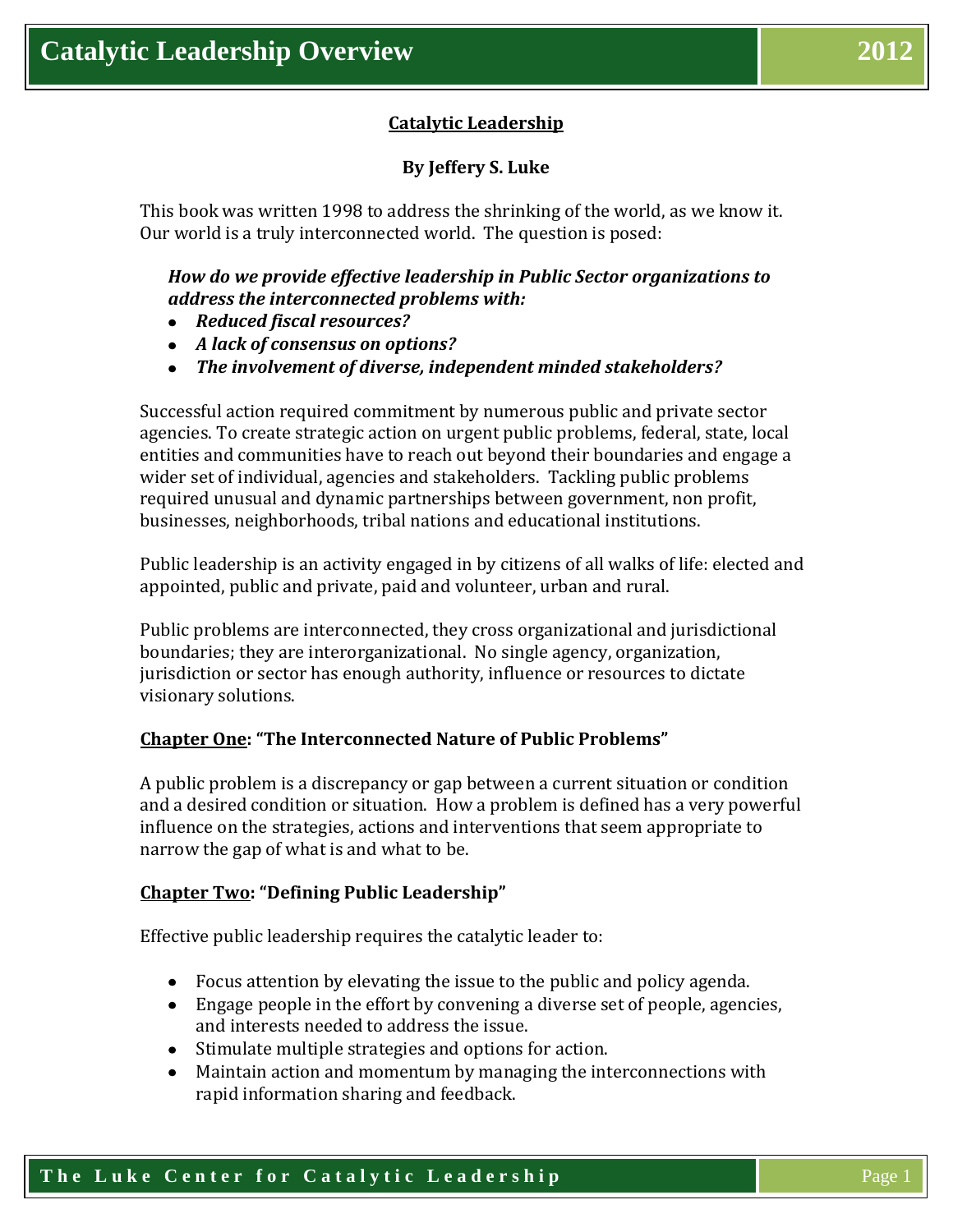Today's public leaders must be catalytic, thinking about problems and solutions in a systematic or interconnected way. One must elevate the issue to the public agenda, convene critical stakeholders, stimulate multiple initiatives to achieve goals and sustain action over the long term.

### **Chapter Three: "Raising Awareness: Focusing Public Attention on the Issue"**

Public leaders need to direct attention towards an issue because the list of potential issues is vast and resources limited. Leaders must advocate ensuring that an issue is seen as more important than competing topics. The message has to be that this issue is urgent or important enough to invest time and energy in.

Catalytic Strategies

- 1. Intellectual awareness of a worsening condition or troubling comparison.
- 2. Emotional concern regarding the condition.
- 3. Sense the problem is urgent.
- 4. Believe that the problem can be addressed (give hope)

The framing of a problem is an important catalytic task. A single problem can be defined various ways by diverse stakeholders.

### **Chapter Four: "Forming Work Groups"**

Stakeholders are defined as individuals, groups or organizations with interest in an area or issue.

Bringing stakeholders together can occur in two ways.

- 1. Convene around a particular issue/ problem
- 2. Convene around a preferred solution to a problem or issue.

Successful working groups must have a unique purpose (vision) and they must trust each other. Forming relationships between the stakeholders and members of the group is paramount.

In the first meeting ground rules, norms and expectations should be defined. Defining and creating procedural ground rules that are written, help to create a fair, safe and legitimate process.

Acting as catalysts, public leaders use their knowledge, knowledge of stakeholders' interests, their personal contacts in related networks, personal charm and available authority to convince key individuals that the issue is worthy of their involvement.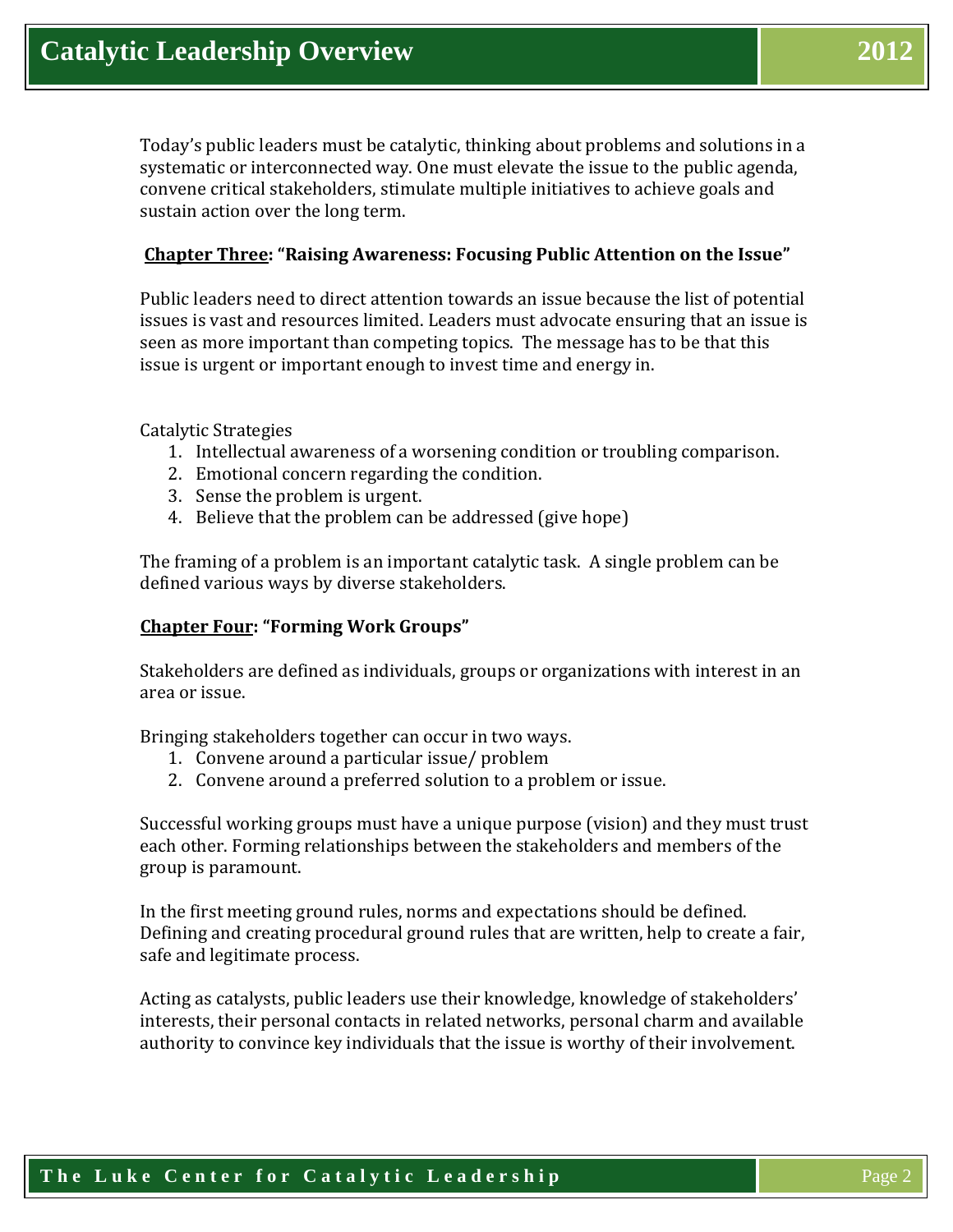### **Chapter Five: Creating Strategies**

Effective work groups develop a clear understanding of their purpose and objectives. Trust is a foundation for cooperative, collaborative and collective efforts. Trust within a group ensures members stay focused on the outcome.

Effective work groups postpone solution generation and first spend time defining the problem, translating it from an issue to desired outcome. Then they consider multiple strategies to achieve the outcome.

Scientific or technical evidence applied to public problems help define the issue and set a foundation of facts for the stakeholders creating a mental model or shared frame work.

Interconnected problems require multiple strategies rather than one comprehensive solution to achieve sustained improvement.

Self organizing efforts allow agencies groups and individuals to participate in ways they know best and about most. Less time and resources are lost on fighting about who is in charge and conflict on which strategy to commit to is eliminated.

### **Chapter Six: "Sustaining Action "**

Implementing strategies and maintaining momentum show the difficulty in sustaining attention and effort by the numerous and diverse individuals and agencies, most of whom are independent of each other.

Public leaders act as catalysts to gain support and legitimacy for the multiple strategies. They network to ensure that supportive coalitions will advocate and champion continued implementation. They focus on the ultimate goal, outcome, or desired result. Catalysts help to develop an outcome-based information system to monitor progress and acknowledge small wins.

Energy is needed to sustain movement toward achieving an outcome, while also providing feedback that stimulates policy learning and adjusting. A form of cohesion holds the key implementers together without controlling or coercing the participants. The professional relationships developed by the participants builds trust, the informational infrastructure creates more cohesion holding the key stakeholders together over the long term.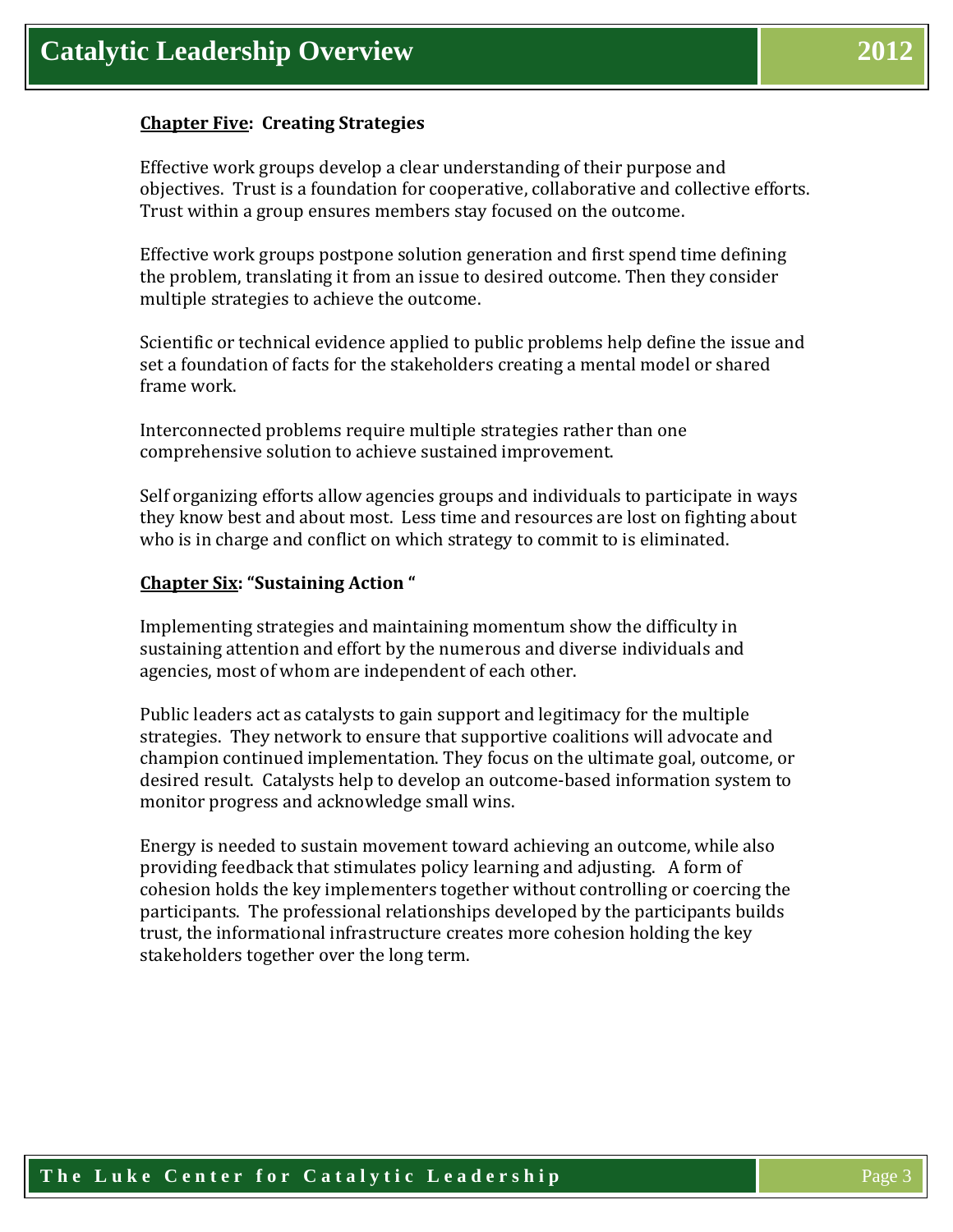# **Chapter Seven: "Thinking and Acting Strategically"**

Thinking strategically involves four distinct sets of analytical skills

- 1. Framing and reframing issues and their strategic responses.
- 2. Identifying and defining end-outcomes or desired results
- 3. Assessing stakeholder's interests to discover common and complementary interests
- 4. Systemic thinking to reveal interconnections and strategic leverage points

One important technique is to clarify and simplify an issue by eliminating obscure terminology, define the problem in terms the public can understand and support.

Common obstacles to strategic thinking:

- Failure to analyze
- Personality preferences (Myers Briggs Sensing vs. Intuitive)
- Emotional barriers

#### **Chapter Eight: "Facilitating Productive Working Groups"**

This is the **longest chapter in the book**, filled with techniques, ideas, diagrams and tables of information to assist anyone facilitating or acting as a catalyst in a work group. Seventeen pages are dedicated to dealing with conflict.

Collaboration and consensus are a challenge to achieve. Getting people to agree on a set of multiple strategies requires open-ended discussions of key issues and even intense arguments and debates by opposing interests. A group must build agreement and sustain implementation. A catalyst must understand the jargon; acknowledge competing points of view or stakes in the issue; draw truth out of poorly stated positions; synthesize statements; and actively integrate varied interests.

"Leading from the middle" requires:

- 1. Generating fresh ideas and new insights
- 2. Coping with conflict
- 3. Getting a group unstuck and moving the debate forward
- 4. Forging multiple agreements

Psychological research is clear: people's minds are seldom changed once perspectives are well-formed. Therefore to expand people's perspectives a catalytic leader doesn't have to have the right answers but know to ask the right questions.

As a catalytic leader one must shape the working group's journey of discovery by the questions asked.